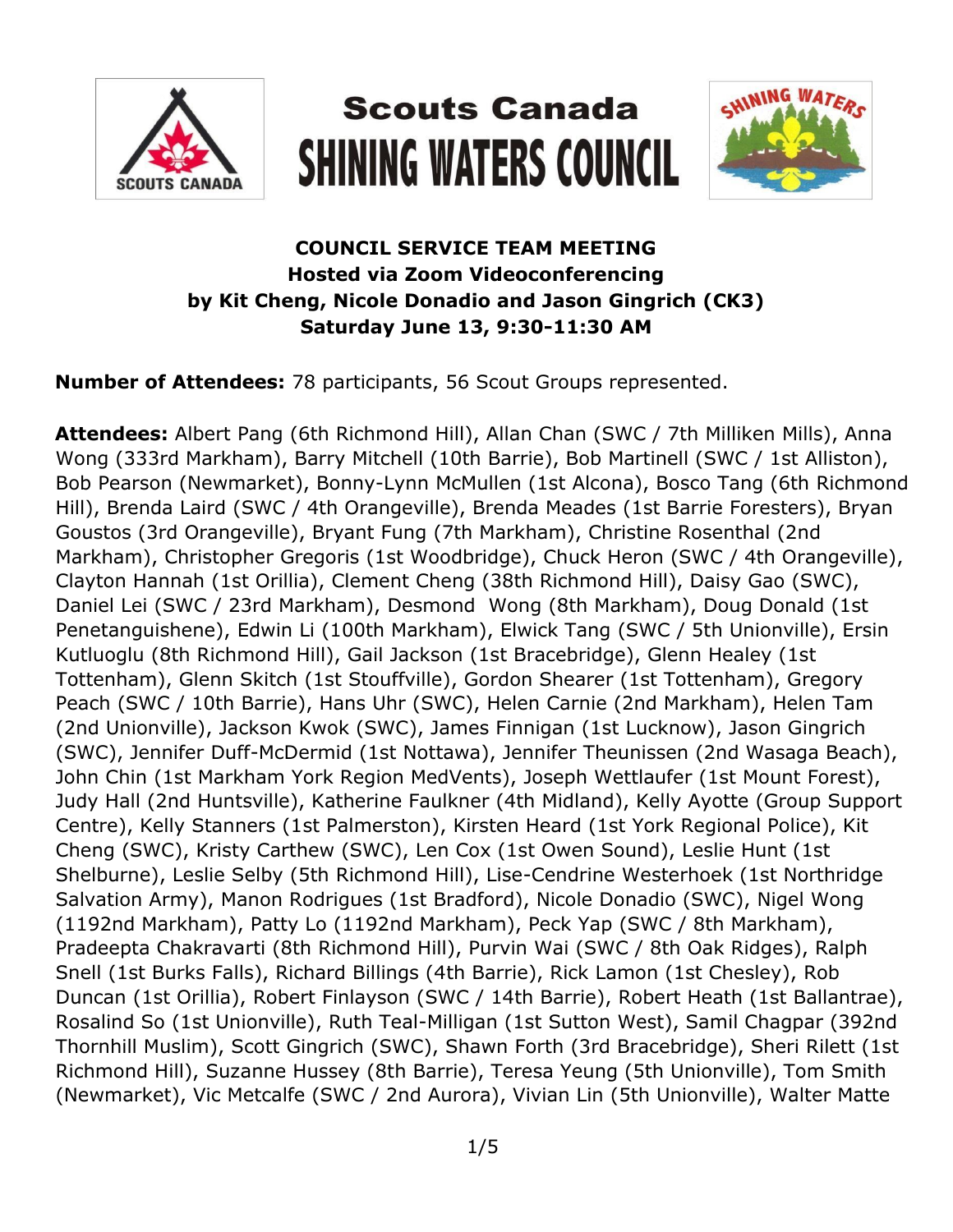(7th Thornhill), Wayne Morrison (SWC), William Kelly (1st Simcoe County MedVents), William Sung (3rd Unionville)

**Regrets:** Fran Walker

#### **PLAN:**

#### **Call to Order…**CK3

Kit C welcomed everyone to the meeting and explained hoe the videoconference would proceed.

#### **Minutes Approval (November 23, 2019) & Action Items Reviewed**...Kit C

Kit noted that this is the first time Council Service Team Meetings were extended to GCs. Going forward, GCs will be invited to all CST meetings to enable a closer relationship between the Council and Groups, the engine of Scouting. Moved: Jackson K; second: Greg P. No discussion/vote/action items reviewed. Approved.

#### **Safety Moment…**Hans U

Hans asked all to e-mail him before any meetings if you wish something addressed [See Slide Presentation]. Hans addressed internet safety and issues surrounding videoconferencing such ensure having the latest software/app update; a separate account for socializing limiting personal info; a paid platform is generally more secure; give minimum access; all Scouting rules apply; join early to check-in and be prepared; hosting requires preparation; video/audio managed properly; dress well; and be wary of what is being shown (shared screens) especially youth files.

#### **General Updates...**Kit C [See Slide Presentation:

[https://www.scouts.ca/assets/uploads/councils/shiningwaters/council\\_meetings/2020-](https://www.scouts.ca/assets/uploads/councils/shiningwaters/council_meetings/2020-06-13/SWC%20CST%20Meeting%20-%20June%2013,%202020.pdf) [06-13/SWC%20CST%20Meeting%20-%20June%2013,%202020.pdf](https://www.scouts.ca/assets/uploads/councils/shiningwaters/council_meetings/2020-06-13/SWC%20CST%20Meeting%20-%20June%2013,%202020.pdf) ]

- Reflections on 2019-20 & Council Supporting Structure
	- Shining Waters Council grew by 2.1% during SY 2019-20, despite the COVID-19 situation and LDS exit. Shining Waters posted the highest growth overall across the country. This would not have been possible without our dedicated Scouters. Thank you everyone.
	- Scouts Groups have been assigned according to need to a GSS/RM.
	- GC have received and e-mail explaining the model of servicing.
	- GSS/RMs are "partners" to support growing the Scout Group.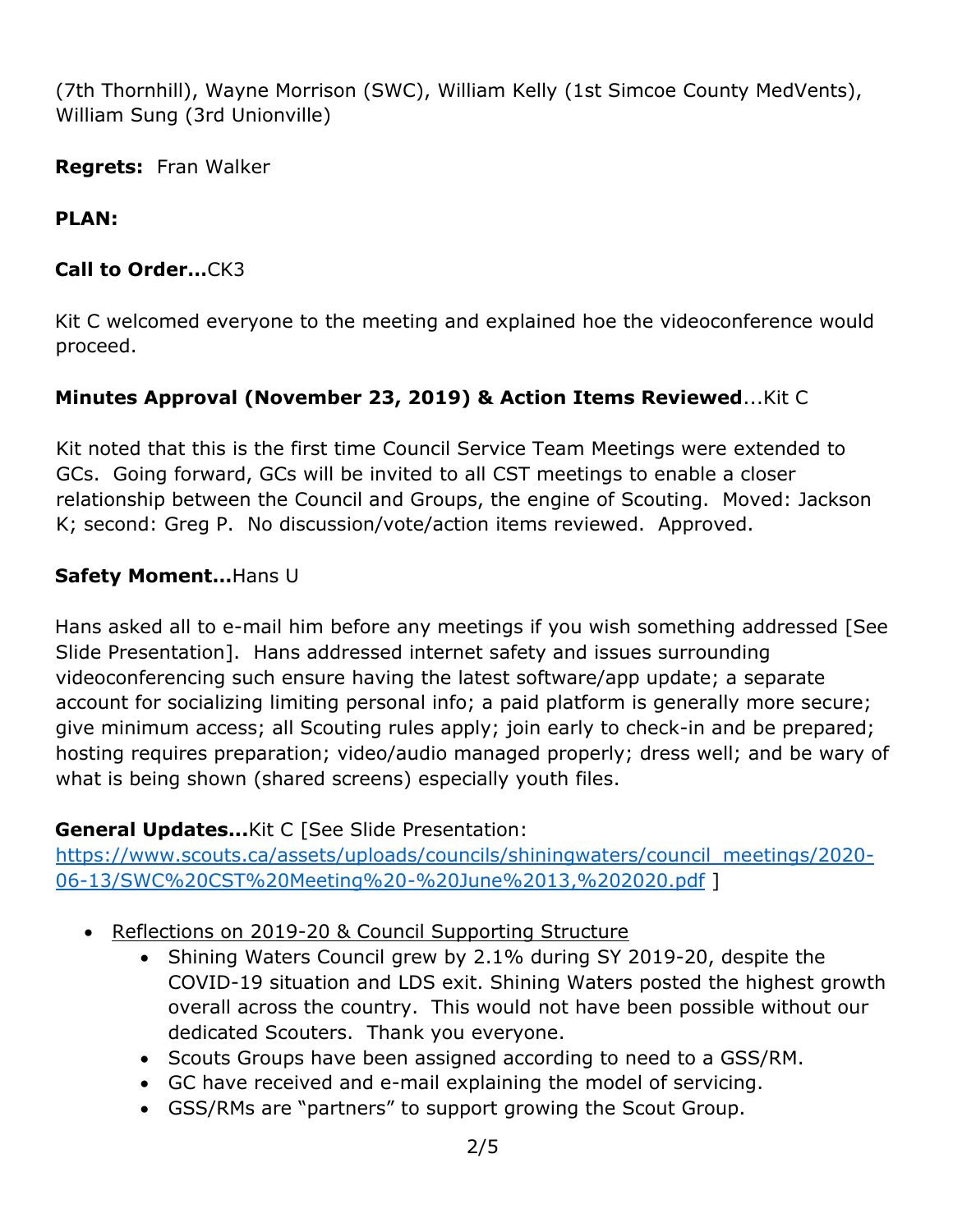- GCs are expected to go through their respective GSs/RM for support they require. This is critical for two reasons - especially as we journey toward the New Normal:
	- Groups can hold someone accountable (their RM) for getting the support they need to make greater mission impact, and
	- Avoid burnout of individual Council Scouters due to everyone going to their "favourite" person.
- There are some 89 Scout Groups and 5500 registered volunteers and youth.
- The new Council website has more information for all including top performing groups and top award recipients.
- Our Direction for 2020 and Beyond...Nicole D
	- All reminded that info is gradually coming and will be in line with municipal/provincial and federal direction.
	- Emphasis on in-person outdoor activities in small groups supported by virtual/online discussions.
	- Uncertain yet about Popcorn and Apple fundraising campaigns.
	- Advancement of youth is under review at the moment Scouters and parents engaged week June 8.
	- Additional FAQs anticipated week June 15.
	- Further consultations coming with RM/GSS and GCs to formulate direction as move into August.
- Program Functional Team Updates
	- Learning and Development…Elwick T [Please see Slide Presentation]
		- Program Support Functional Team. There are volunteer opportunities and all are encouraged to join "In Section Support", "ScoutCon Support", "Event Support" or "Outdoor Adventure Support".
		- Program Leadership Model. Program Support Centres (PSCs) are ti support those in "Outdoor Adventure Support".
		- Webinairs. Many upcoming such as June 26 to show GC/Section Scouters how to conduct virtual Scouting.
		- Workshops coming. Those involving "facilitating distant leaning", "post Covid World", "Emergency Response", "CP Navigator", "Assistance to New Scouters" and virtual WB1 to continue.
		- $\bullet$  Kit mentioned there will be lots of support programs to help us  $\dots$ coming in August.
- "Technical Soup"...Purvin W [Please see PDF document here: [https://www.scouts.ca/assets/uploads/councils/shiningwaters/council\\_meetings/2](https://www.scouts.ca/assets/uploads/councils/shiningwaters/council_meetings/2020-06-13/TechSoup%20Instructions.pdf) [020-06-13/TechSoup%20Instructions.pdf](https://www.scouts.ca/assets/uploads/councils/shiningwaters/council_meetings/2020-06-13/TechSoup%20Instructions.pdf)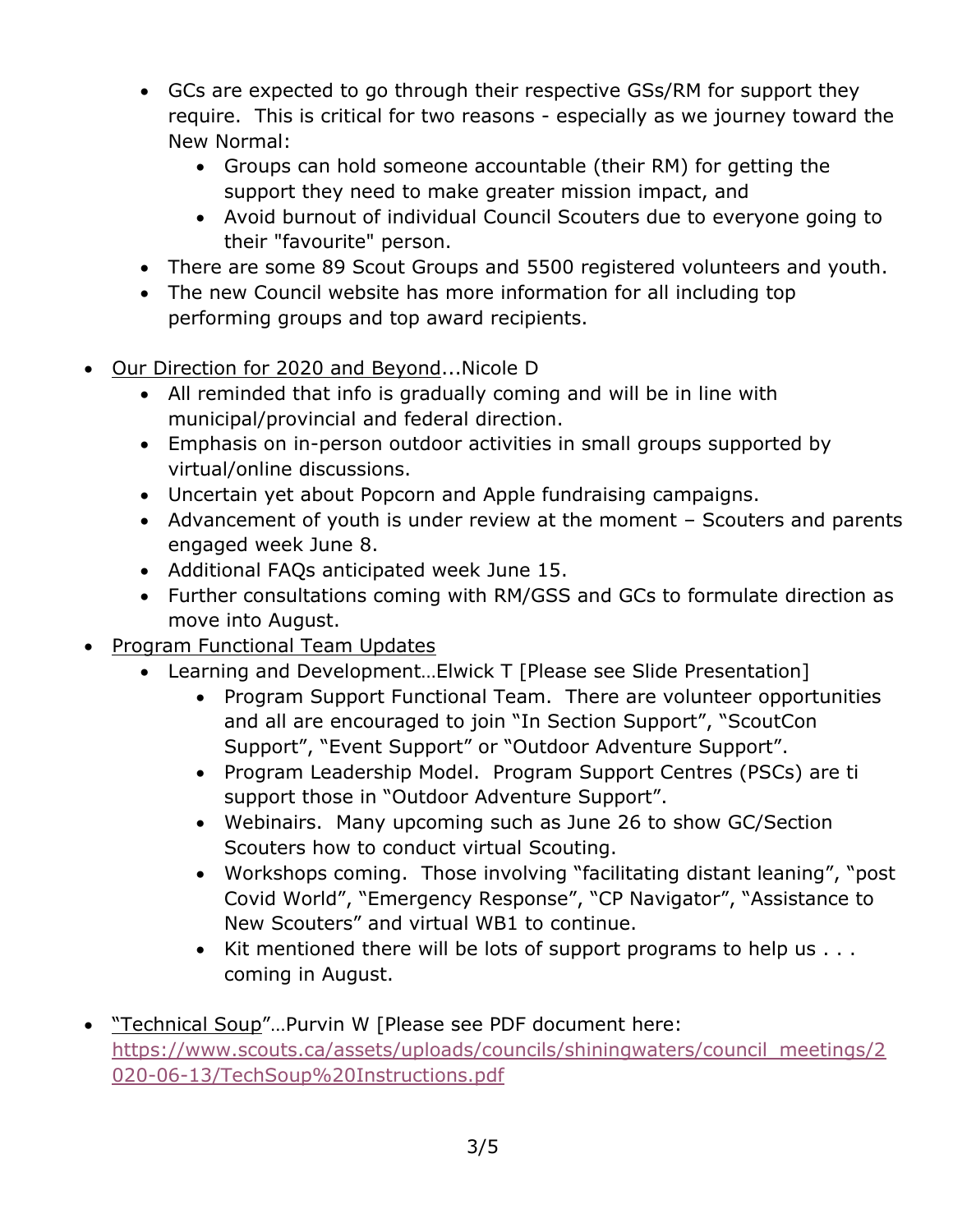- Scout Groups may be able to get donated or heavily discounted software packages including MS Office 365 and Zoom. Contact Nicole D, Purvin W or search: "TechsoupCanada".
- Breakout Sessions…Jason G
	- Jason spoke of the way ahead and what is currently occurring in Scouting across Canada. Led by various RMs/GSS, GCs were divided into various breakout groups to discuss.
	- See Slide Presentation slides 16 and 17: [https://www.scouts.ca/assets/uploads/councils/shiningwaters/council\\_meeti](https://www.scouts.ca/assets/uploads/councils/shiningwaters/council_meetings/2020-06-13/SWC%20CST%20Meeting%20-%20June%2013,%202020.pdf) [ngs/2020-06-13/SWC%20CST%20Meeting%20-](https://www.scouts.ca/assets/uploads/councils/shiningwaters/council_meetings/2020-06-13/SWC%20CST%20Meeting%20-%20June%2013,%202020.pdf) [%20June%2013,%202020.pdf](https://www.scouts.ca/assets/uploads/councils/shiningwaters/council_meetings/2020-06-13/SWC%20CST%20Meeting%20-%20June%2013,%202020.pdf)

## **DO:**

#### **Breakout Session Recap…**Kit C

- Room 4 (**Scott G**, Greg P and Sherin B):
	- Challenges, Opportunities and This Fall:
		- Challenges: Scouter participation emotional and time available
		- Opportunities: New paradigm . . . Saturday afternoon canoeing adventure as a Scouting family; more parent participation during virtual meetings leading to potential volunteers.
		- This Fall: Not as many Scouters available (eg, auto-immune issues); "regional bubbles" . . . pooling of like-minded section Scouters and youth either for virtual and/or in person small unit gatherings; recommend use of "Jumpstart" packages again (recipe-like programmed meeting activities) . . . National is working towards this for August; use Zoom to plan/prepare/lead up to in person gatherings; policy is good but show what a Zoom meeting looks like . . . **Action: Elwick T to advise National**
- Room 3 (Jackson K, **Vic M** and Mark S):
	- Parents not encouraging youth online and prefer giving things to undertake as a take away and deliver away from the computer.
	- Parents and Scouters need help to use Zoom, etc.
	- Confusion when to have advancement ceremonies with SY extended to Dec 31.
	- Paying SY 2021 fees in Dec 20 may be a challenge during the Holiday Season.
- Room 5 (Daniel L and **Purvin W**):
	- Summer camps now off . . .